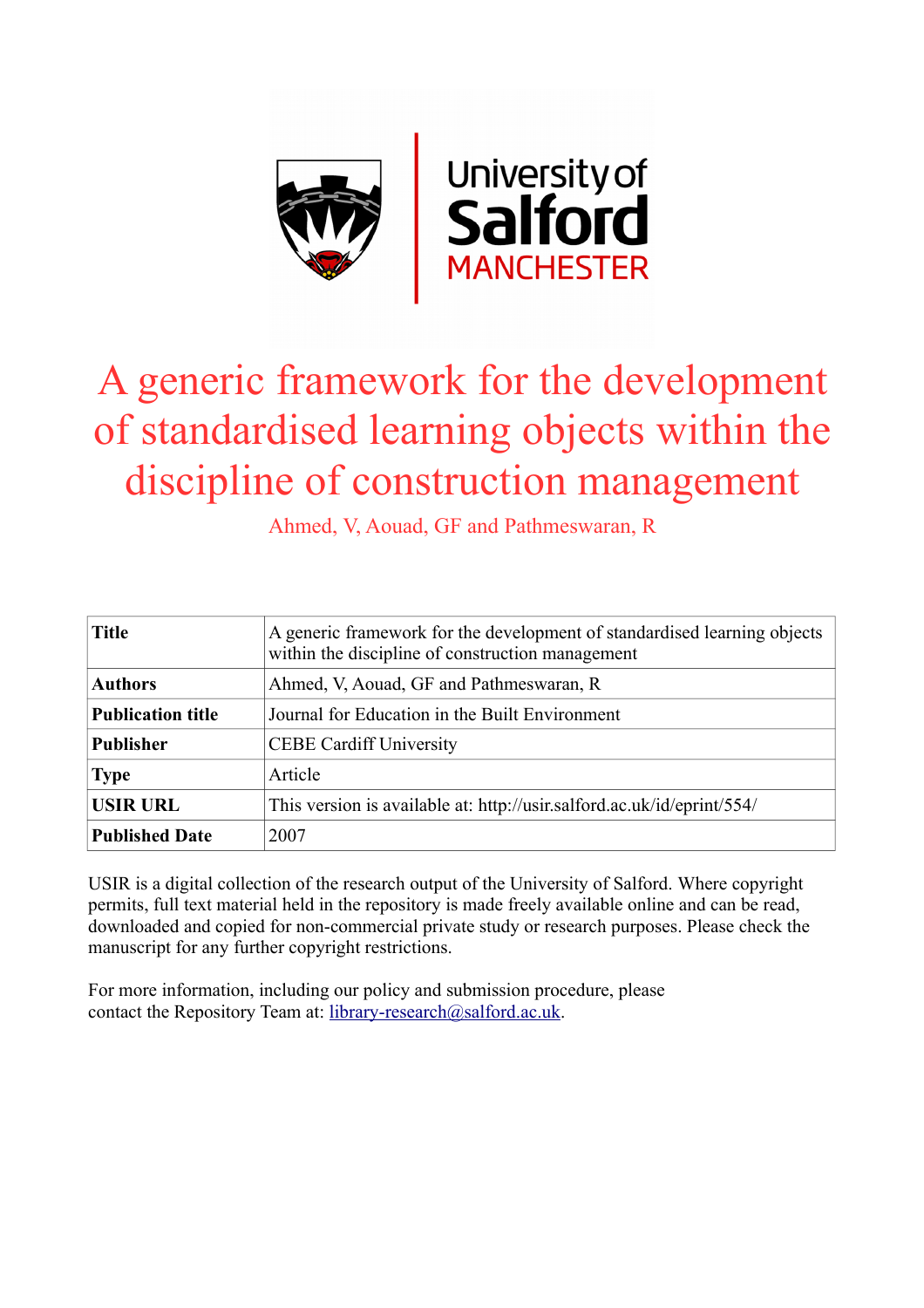*ISSN: 1747-4205 (Online)* 

# **A Generic Framework for the Development of Standardised Learning Objects within the Discipline of Construction Management**

**Vian Ahmed, Raju Pathmeswaran & Ghassan Aouad:** University of Salford, UK

## **Abstract**

E-learning has occurred in the academic world in different forms since the early 1990s. Its use varies from interactive multimedia tools and simulation environments to static resources within learning management systems. E-learning tools and environments are no longer criticised for their lack of use in higher education in general and within the construction domain in particular. The main criticism, however, is that of reinventing the wheel in order to create new learning environments that cater for different educational needs. Therefore, sharing educational content has become the focus of current research, taking e-learning into a whole new era of developments. This era is enabled by the emergence of new technologies (online and wireless) and the development of educational standards, such as SCORM (Sharable Content Object Reference Model) and LOM (Learning Object Metadata) for example. Accordingly, the broad definition of the construction domain and the interlocking nature of subjects taught within this domain, makes the concept of sharing content most appealing.

This paper proposes a framework developed to describe the various steps required in order to enable the application of e-learning metadata standards and ontology for sharable learning objects to serve the construction discipline. The paper further describes the application of the proposed framework to a case study for developing an online environment for learning objects that are standardised, sharable, transparent and that cater for the needs of learners, educators and curricula developers in Construction Management. Based on the framework, a learning objects repository is developed incorporating educational and web standards. The repository manages objects as well as metadata using ontology and offers a set of services such as storing, retrieving and searching of learning objects using Semantic Web technologies. Thus, it increases the reusability, sharability and interoperability of learning objects.

**Keywords:** Learning Objects, Learning Standards, Metadata, Construction Management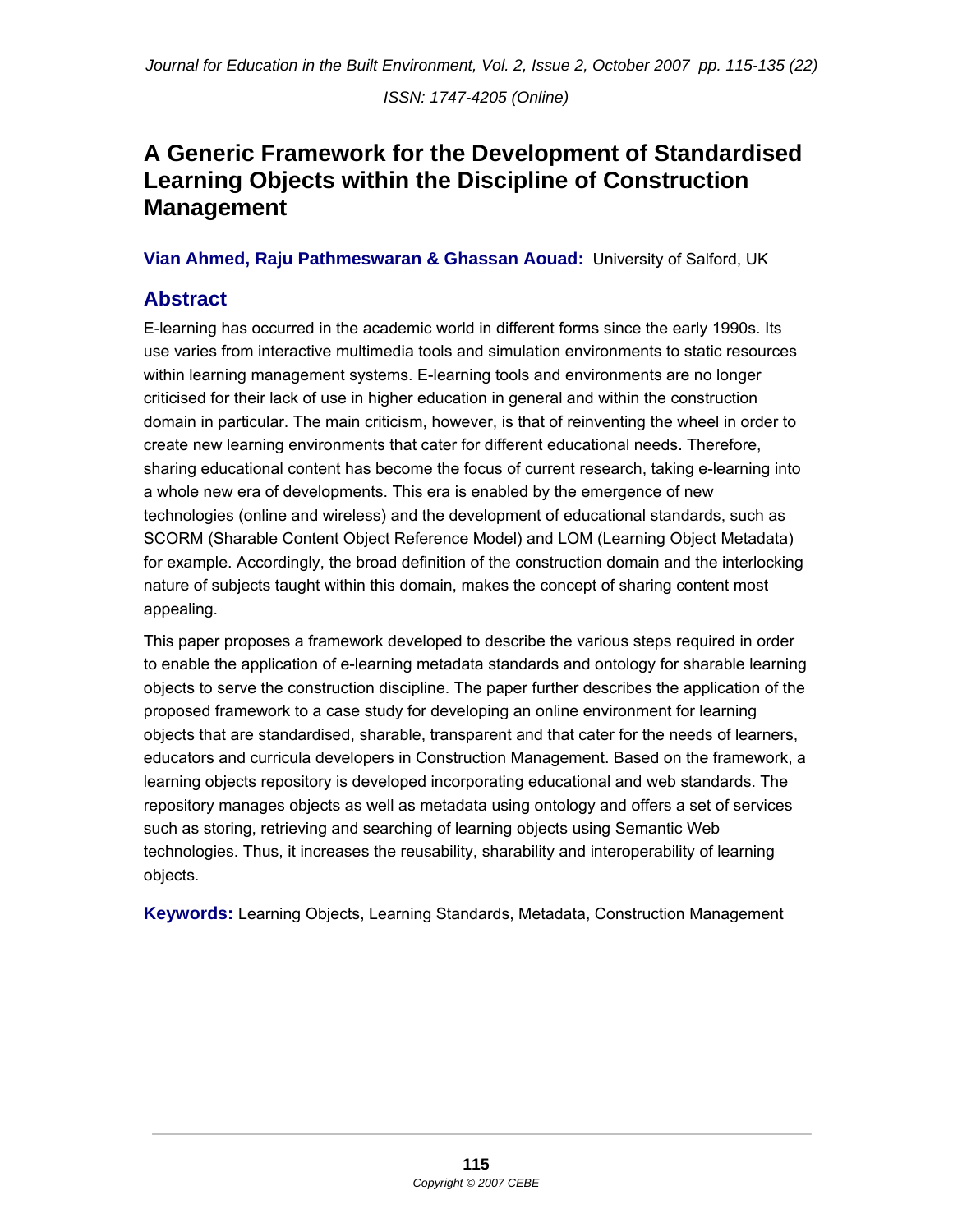## **Introduction**

According to Khan (2001), e-learning can be viewed as an innovative approach for delivering a well designed, learner-centred, interactive, and facilitated learning environment to anyone, anywhere, anytime by utilising the attributes and resources of various digital technologies along with other forms of learning materials suited for an open, flexible, and distributed learning environment.

The instruction methods used within construction education rely on traditional methods such as exposing students to applied science courses (Park *et al*., 2003). These traditional teaching methods, however, are often not fully capable of providing students with all the skills necessary to solve the real world problems encountered in construction, or conveying complex engineering knowledge effectively. The curricula, however, often conveys fragmented knowledge in a series of courses.

Ideally, visits to construction sites or site training would constantly complement the more conventional classroom instructional tools. However, there are various complicating issues that make it impossible to rely on the construction sites. Firstly, the instructor cannot control the availability of a project at the necessary stage of completion. Secondly, visits of larger groups to construction sites may not be welcome, involve risk, and are impractical. The high cost of site training is a further impediment to its extensive use for construction education.

The implementation of e-learning into construction education had a slow start, but is catching up with other fields. During the 1990s a number of UK initiatives were launched to support the development and integration of e-learning within higher education. This process can be summarised in three phases: Phase 1 (1992 -1996) formed the era of stand alone applications; Phase 2 (1996 -1998) the generic 'online' application phase; while Phase 3 (1998 - Present) moved towards Web-based and Wireless Mobile learning. Presently a major focus is in web-based learning (e-learning) and this is slowly and steadily moving towards mobile learning (m-learning) (Noessel, 2003) even though the cost of its implementation is a bit of a hindrance (Traxler, 2003).

The Joint Information System Committee (JISC) also funded a number of similar initiatives to look into e-learning standards to bridge content and systems. Since then, the development of e-learning tools for construction education has been continuously growing. Their development, however, is costly and time consuming and they soon become out of date. This is mainly because of the fast changes in the technology and their incompatibility with new systems or platforms, and as a result of available instructional software being locally effective but globally fragmentary (Molyneux, 2002).

Educators must also learn to teach in the context of new pedagogical models and to use online tools so that they can perform the core of their job more effectively, efficiently and with more appreciation (Koper, 2004). Educational systems must be flexible in that they must be easy to adapt to new and changing user requirements. The state-of–the-art way of dealing with open requirements is to build systems out of reusable components to a plug-in architecture (El-Saddik *et al.*, 2000). The functionality of such systems can be changed or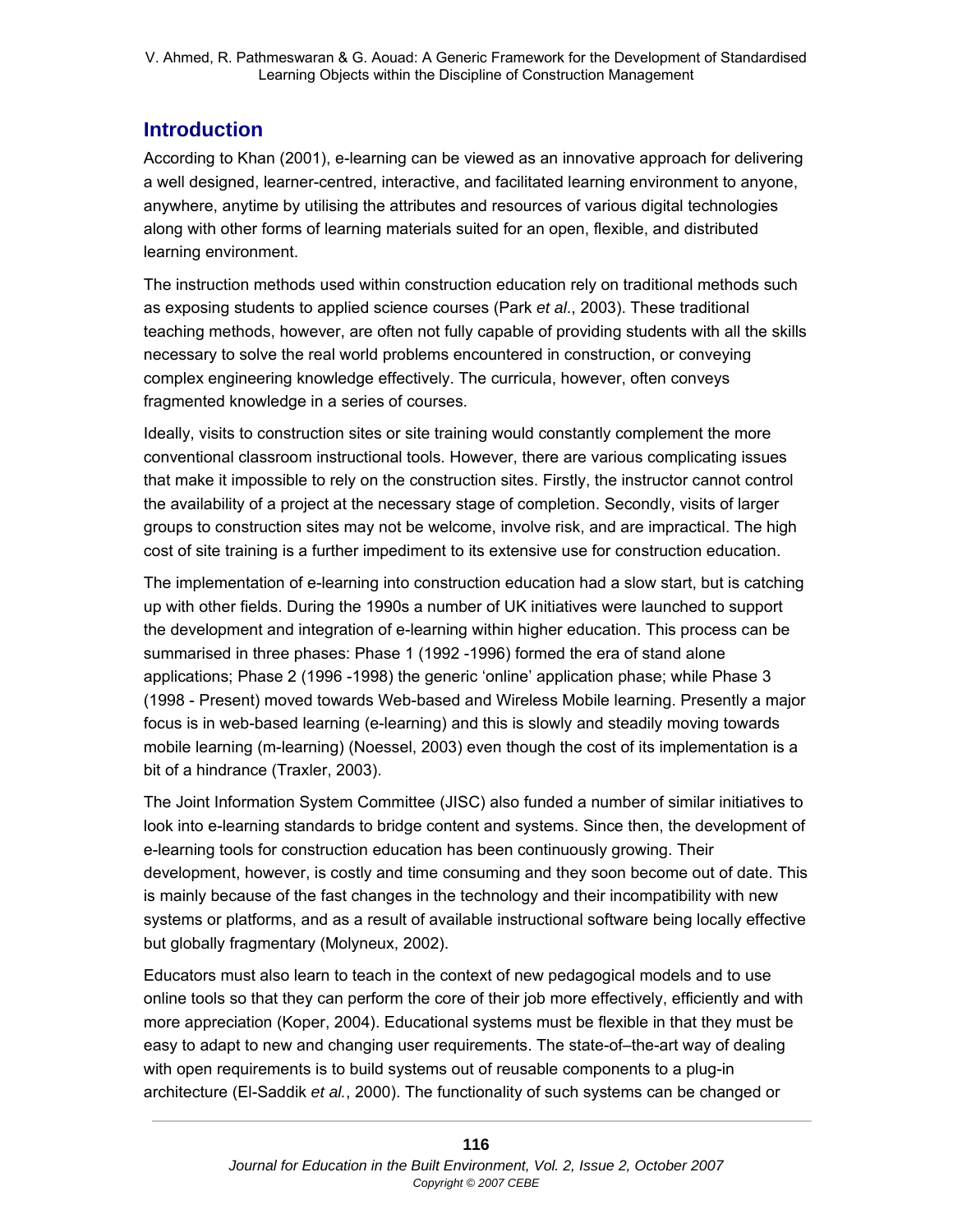extended by substituting or plugging in new components. Although the component-based solutions developed to date are useful, they are inadequate for those building componentbased interactive learning environments in which the components must respond to the meaning of the content as well as its form and representation. Construction educators and technologists must take the lead in promoting computer literacy in their curriculum and continue to develop new courses, delivery styles and software applications through continued research activities (Berryman *et al.,* 2004).

On the other hand, educational software has been developed with the potential for online learning as complete packages, commercially prepared and disseminated. However, they lack cohesion as an organised collection because every software application is vertically engineered to comply within its specific domain. This makes their reusability and sharing more difficult and can lead to maintenance and deployment difficulties as restrictive platform requirements accumulate over time. This paper develops an understanding of standardisation of e-learning and related concepts which underpins the theory behind developing an online environment for sharable learning objects, with a particular focus on a case study for sharable learning objects in Construction Management.

# **Learning Objects**

The aim of creating learning objects is to achieve the goal of maximum reusability, leveraging the high cost of production of quality materials without sacrificing the learning meaning. The concept of a learning object emerges from the need to introduce and elaborate e-learning content with pedagogical aspects in a way that can be reused in different learning scenarios.

The Institute of Electrical and Electronic Engineering (IEEE) Learning Technology Standards Committee (LTSC) defines learning objects as "any entity, digital or non-digital, which can be used, re-used or referenced during technology supported learning" (LOM, 2003). It also suggests that a learning object can be of a multimedia content, instructional content, learning objectives, instructional software and software tools, persons, organisations, or events referenced during technology supported learning. Although the LTSC definition is too broad to actually define a learning object, Wiley (2000) defines a learning object as "any digital resource that can be reused to support learning". This definition includes anything that can be delivered across the network on demand, be it large or small. Figure 1 below demonstrates the concept of learning objects that can be reused and swapped between different modules of learning and within different disciplines.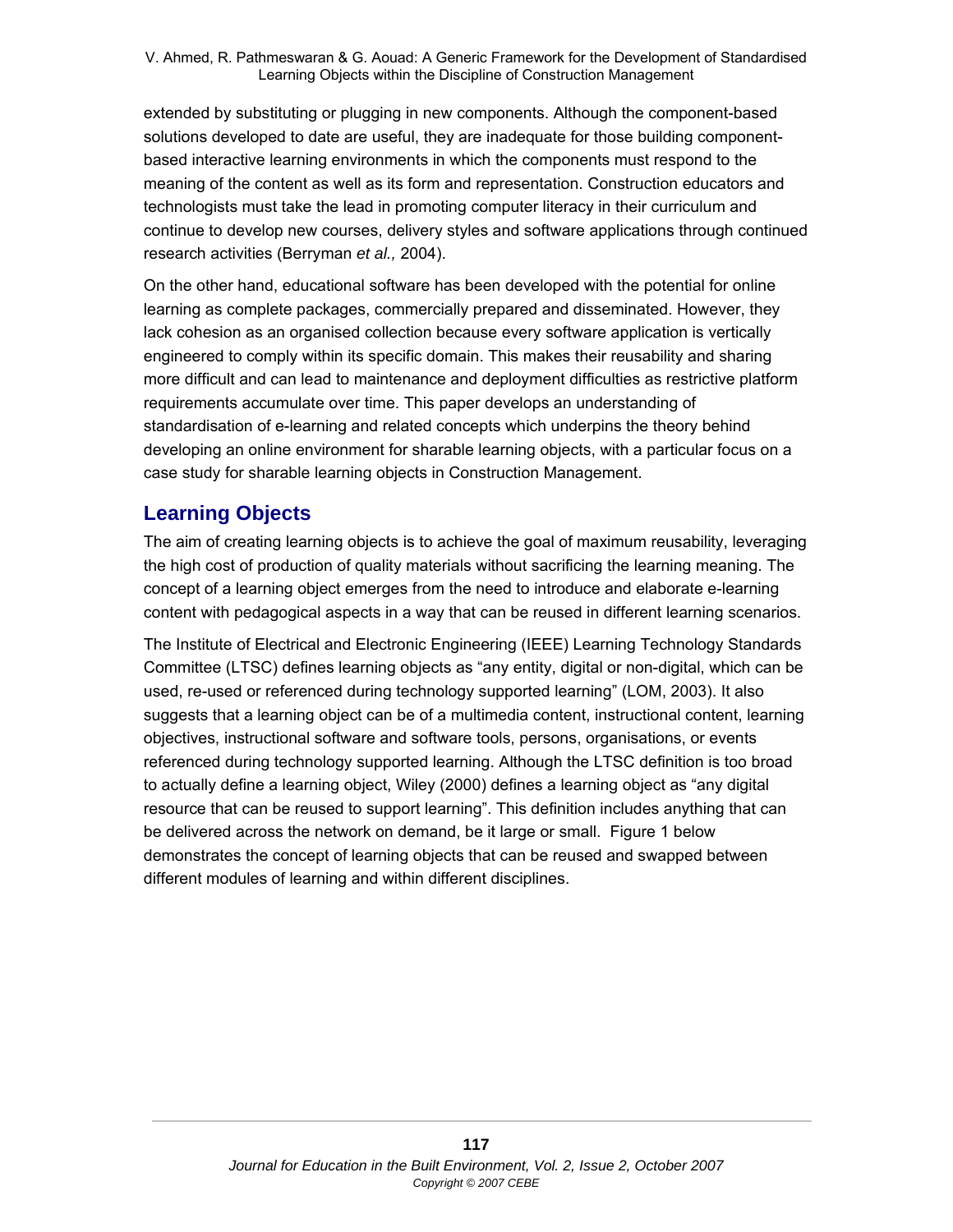



However, in order to be able to exchange, share and integrate learning objects within different learning environments in general, and for the construction discipline in particular, it is important to develop an understanding of learning standards for sharable learning objects. The following section describes the educational learning standards currently available and identifies the most suitable standards that can be adopted to develop the sharable learning objects repository for construction education.

# **E-Learning Standards**

The development of e-learning content is often expensive and time consuming. Curriculum developers tend to reinvent the wheel as they find it difficult to locate the learning materials to reuse within the e-learning systems. Learners often face problems in discovering learning materials they need. Learning content developed for a learning management system may only be used within the system itself. Therefore, learning content needs to be interoperable with different learning environments and produced in a standardised way to maximise its reusability. Since many learning materials and learning management systems lack interoperability with other systems, there is a need for standards to be used in e-learning. Ahmed and Shaik (2004) argue that standardisation using learning standards is the ultimate solution to achieve interoperability in e-learning. Learning standards provide standardised data structures and communication protocols for learning materials and learning management systems. Learning standards are technical protocols, which promote easy exchange of content or data between different systems based on different technologies.

Learning content has to be labelled in a consistent way to be discovered by various search engines. It also needs to be packaged in a standardised way to be delivered to different learning systems. Therefore, there is a need for the standardising and labelling of learning objects by using metadata and packaging standards. There are, however, different types of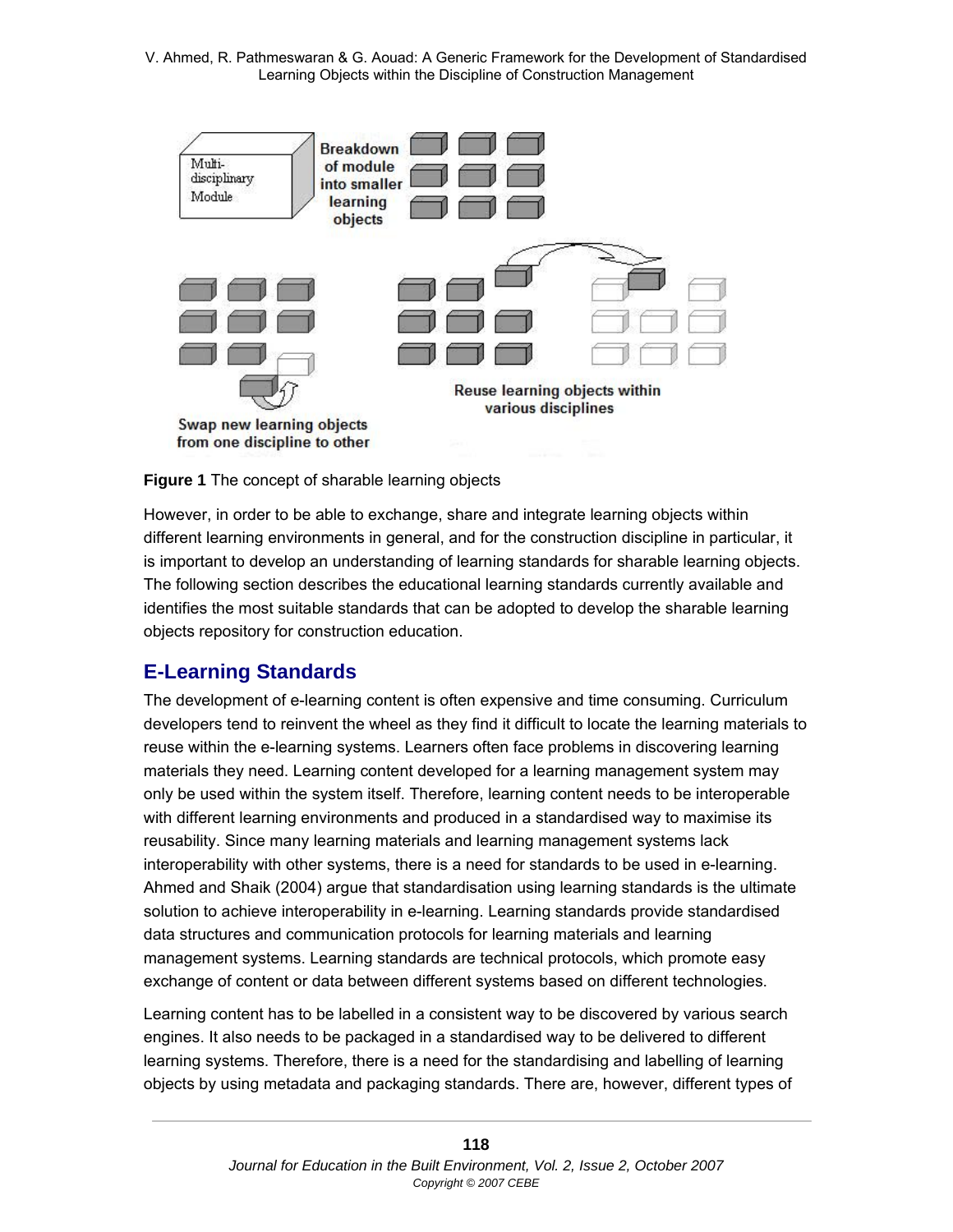standards that exist for these purposes which can be classified into some general categories for the delivery of e-learning objects. This paper is focused on the understanding of metadata standards and their integration within a learning objects repository for sharing content. Learning Object Metadata is referred to as the labelling of learning objects so that they can be identified via search engines (Qin and Hernandez, 2004).

Figure 2 shows the stages for the delivery of learning objects to Learning Management Systems (LMS) so that objects can be accessed and managed by educators to meet the needs. There are a number of standardisation bodies that are in the process of creating metadata standards; for example, the IEEE Learning Technology Standards Committee produced a standard called Learning Object Metadata standard (LOM, 2003). The Dublin Core Metadata Initiative also developed a different metadata standard with less elements compared to IEEE LOM. The Dublin Core Metadata Initiative is widely used by libraries, publishers and government organisations. The IMS Global Learning Consortium and the Advanced Distributed Learning Initiative (ADL) have adopted IEEE LOM as their metadata standard. ADL's SCORM (Sharable Content Object Reference Model) specification uses IEEE LOM standard for packaging learning objects as deliverable content (LOM, 2003).



#### **Figure 2** E-Learning standards

The rest of this paper describes a strategy for developing an online learning object repository by identifying the most suitable metadata standards that can be integrated to share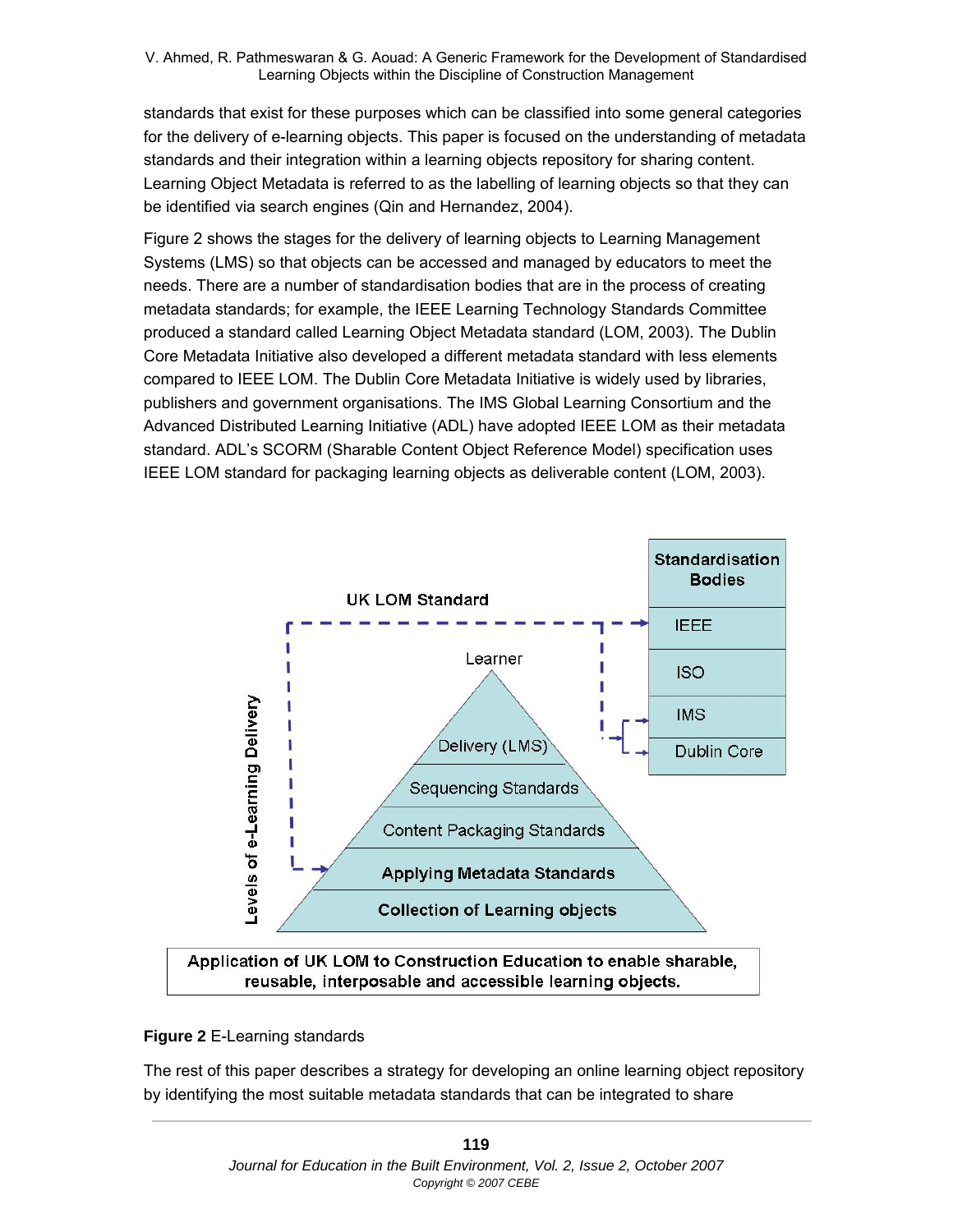educational content within construction. The paper will also propose a metadata framework that will be validated through its application to a construction project management module.

# **Towards The Development of an Online Repository for Learning Objects**

The aim of the online learning repository is to develop an environment for learning objects that are interoperable, transparent and sharable by the community of educators and learners within the construction discipline and to be accessible anywhere, any time. Figure 3 shows a conceptual framework that describes the rationale behind the research.



#### **Figure 3** Conceptual framework

Based on the above, there are three main challenges that face such developments to produce learning objects that are:

- Intelligent by developing 'relational metadata',
- Accessible through various learning environments via content packaging, and
- Dynamic using ontologies and the semantic web concepts.

To meet these challenges Figure 4 shows the methodological steps for producing the online repository which include: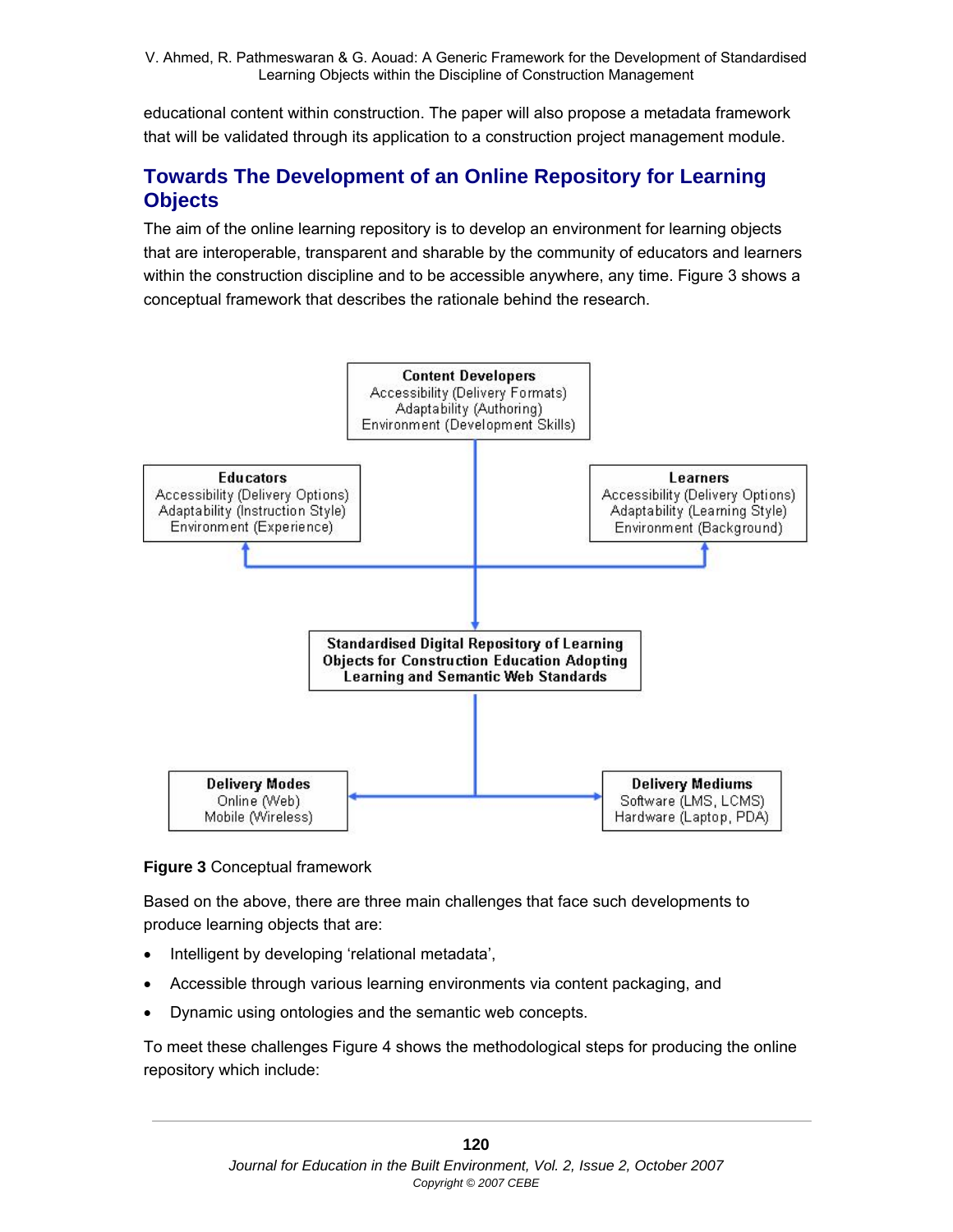Stage 1: Developing a metadata framework which integrates the most suitable metadata as well as proposed pedagogical and construction metadata elements which can be applied to a multimedia of learning objects.

Stage 2: To apply a content packaging standard that packages learning objects so they can be posted to and retrieved from various learning management systems such as Blackboard and WebCT and delivered via mobile technologies.

Stage 3: To identify the ontology (i.e. a common vocabulary of terms and concepts) for construction education and to develop a semantic web environment that will increase sharability of objects within construction domains.

Figure 4 shows the methodological framework for the development of the proposed online Learning Object repository.





The main focus of this paper is on Stage 1 of the methodological steps highlighted above, which forms the initial steps towards developing an online repository using the Semantic Web concepts.

# **Metadata for the Online Repository of Learning Objects**

## **Adopting UK LOM standard**

The UK LOM Core is an application profile of the IEEE Standard for Learning Object Metadata that has been optimised for use within the context of UK education (UK LOM,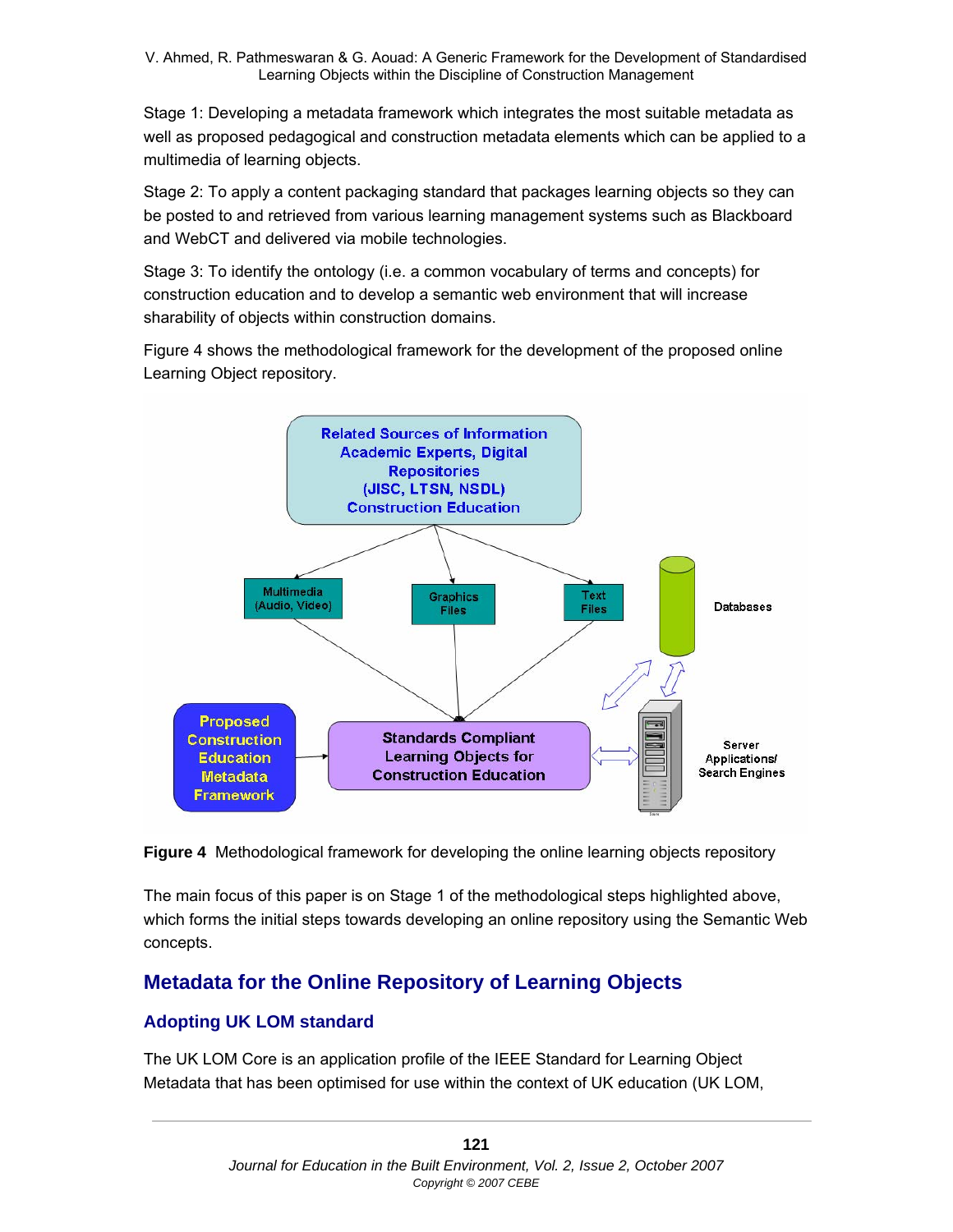2004). Therefore to develop an online repository of learning objects, the UK LOM metadata elements (of which 44 are optional and 42 are mandatory) were studied. Not all these elements, however, are found essential to identify learning objects via the search engine within the online repository. Therefore, in order to identify the most relevant metadata elements that can be generically used, a pilot survey was conducted. Twenty participants took part in this survey, giving different rankings to the most relevant elements. The most relevant of these elements can be seen in Table 1. The table also shows the definition of each element as originally identified by IEEE LOM.

| <b>Metadata Elements</b> | <b>Definition</b>                                                                                                          |
|--------------------------|----------------------------------------------------------------------------------------------------------------------------|
| Title (M)                | Name given to the learning object                                                                                          |
| Language (M)             | The primary human language or languages used within this learning<br>object                                                |
| Description (M)          | A textual description of the content of this learning object                                                               |
| Object Type (M)          | The type of Learning Object                                                                                                |
| Keywords (O)             | Keywords or phrases describing this learning object                                                                        |
| Version (O)              | The edition of this learning object                                                                                        |
| Contributor Name (M)     | The entities i.e. people, organisation that have contributed to the state of<br>this learning object during its life cycle |
| Contributor Role (M)     | The role of the contributor                                                                                                |
| Date (M)                 | The date of the contribution                                                                                               |
| Format (M)               | Technical data type(s) of the learning object                                                                              |
| Location (M)             | A string that is used to access this learning object                                                                       |
| Level (O)                | The educational level of this learning object                                                                              |

**Table 1 Most relevant metadata elements identified by a pilot survey**

The application of this metadata is applied to the "Case Study for Construction Project Management" as described later in the paper.

#### **Defining Metadata for Construction**

In order to define the metadata tagging for the construction discipline, it is important to define the construction domains and to do so, an extensive literature review was carried out. However, due to the complex nature of the construction industry, the definitions of terms clashed depending on the subject expert's expertise. Therefore a number of construction websites, conference websites, professional bodies and other sources of information were visited to identify the domains and sub-domains within this discipline. Table 2, below, compiles a summary of these domains and their most related entities.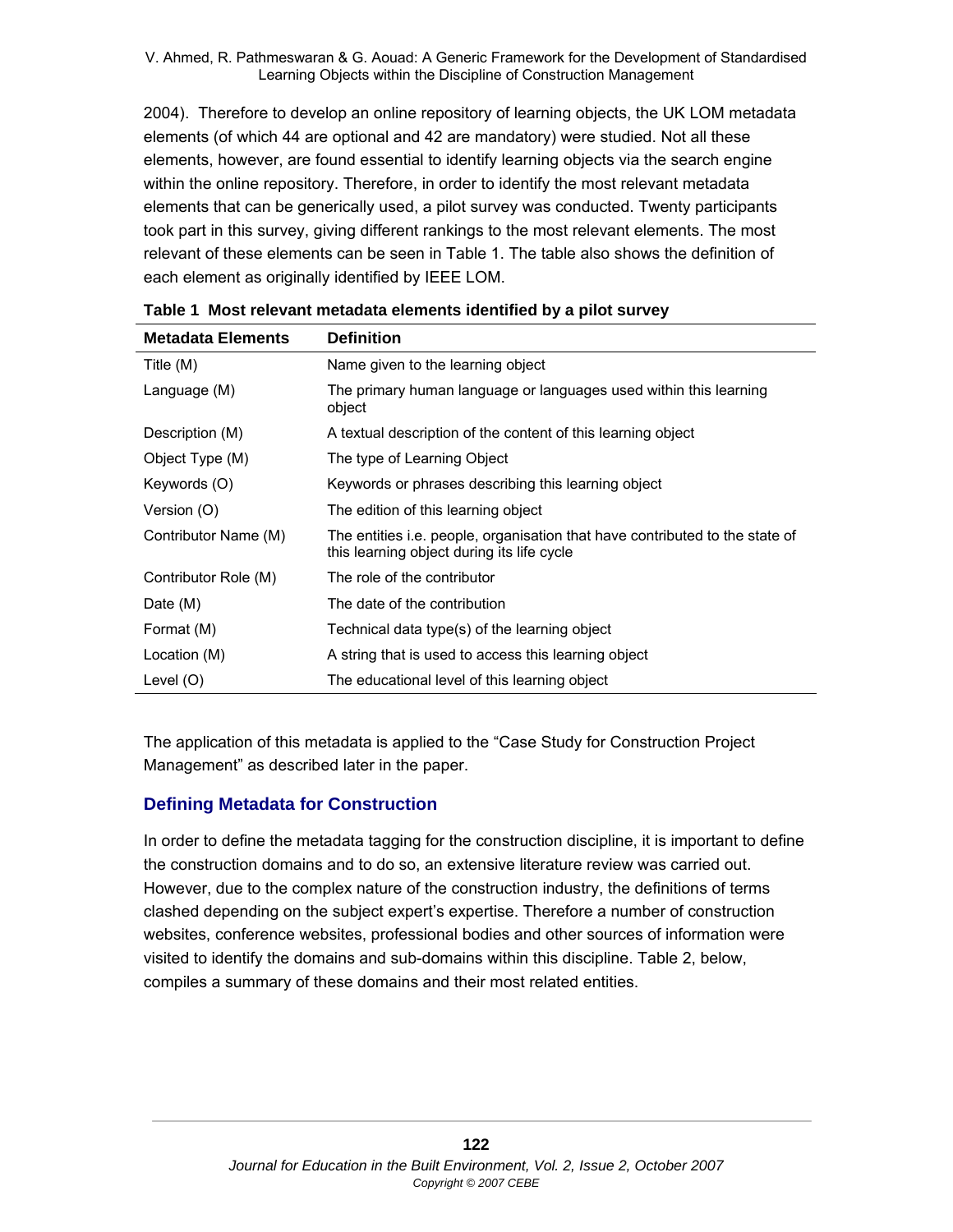| <b>Construction Domain</b>             | <b>Related Entities</b>                                                                                                                                                                        |
|----------------------------------------|------------------------------------------------------------------------------------------------------------------------------------------------------------------------------------------------|
| Architectural Design                   | <b>Building Architecture</b>                                                                                                                                                                   |
| Construction Management                | Risk Management, Real Estate Management, Performance<br>Management, Knowledge Management, Project Management,<br>Construction Economics, Organisational Management, Supply Chain<br>Management |
| <b>Facilities Management</b>           | Inclusive Design, Accessibility                                                                                                                                                                |
| Construction Law                       | Environmental Law, Law and Procurement, Property Law                                                                                                                                           |
| <b>Quantity Surveying</b>              | Costing & Estimating                                                                                                                                                                           |
| <b>Building Surveying</b>              | <b>Building Services</b>                                                                                                                                                                       |
| Construction Health & Safety           | Personnel Health & Safety                                                                                                                                                                      |
| Construction Information<br>Technology | IT Optimisation, Modelling, Simulation, Visualisation Techniques                                                                                                                               |

|  |  | Table 2 Identified construction domains and related entities |
|--|--|--------------------------------------------------------------|
|  |  |                                                              |

The literature also revealed that there is no metadata that defines construction domains in order to make searchable learning objects construction specific. Therefore the above domain metadata will be integrated within the online repository to demonstrate how the construction related learning objects can be standardised.

#### **Defining Pedagogical Metadata**

The pedagogical metadata was captured from a standard 'Module Specification Form' which follows the QAA guidelines for curricula development as shown in Table 3 with their description. The table also shows learning styles as an additional metadata, which has been a subject of academic debate for some time (Ahmed, 2000).

| <b>Pedagogical Metadata</b> | <b>Description</b>                                                                                                      |
|-----------------------------|-------------------------------------------------------------------------------------------------------------------------|
| Learning Outcomes           | Expressed in terms of what the learners will be able to do once they<br>have studied the content of a particular object |
| Pre-requisites              | Prior knowledge needed to learn existing content                                                                        |
| Learning Objectives         | Defines what the object seeks to achieve                                                                                |
| Learning Styles             | Variety of content to match learners' needs                                                                             |

| Table 3 Pedagogical metadata |
|------------------------------|
|------------------------------|

To test the importance of such metadata, a sample of educationalists and learners was surveyed and twenty responses were obtained. The surveyed participants were asked to state which of the pedagogical metadata to be defined was 'most important', 'relevant' or 'not important'. The results of this survey are summarised in Table 4, below, whereby 83% of the population felt that it is important that the learning objects state the learning outcome and 67% agreed to the same for learning styles. 65% felt that the pre-requisites of the learning object are relevant, and 77% thought that stating the learning objectives is not important.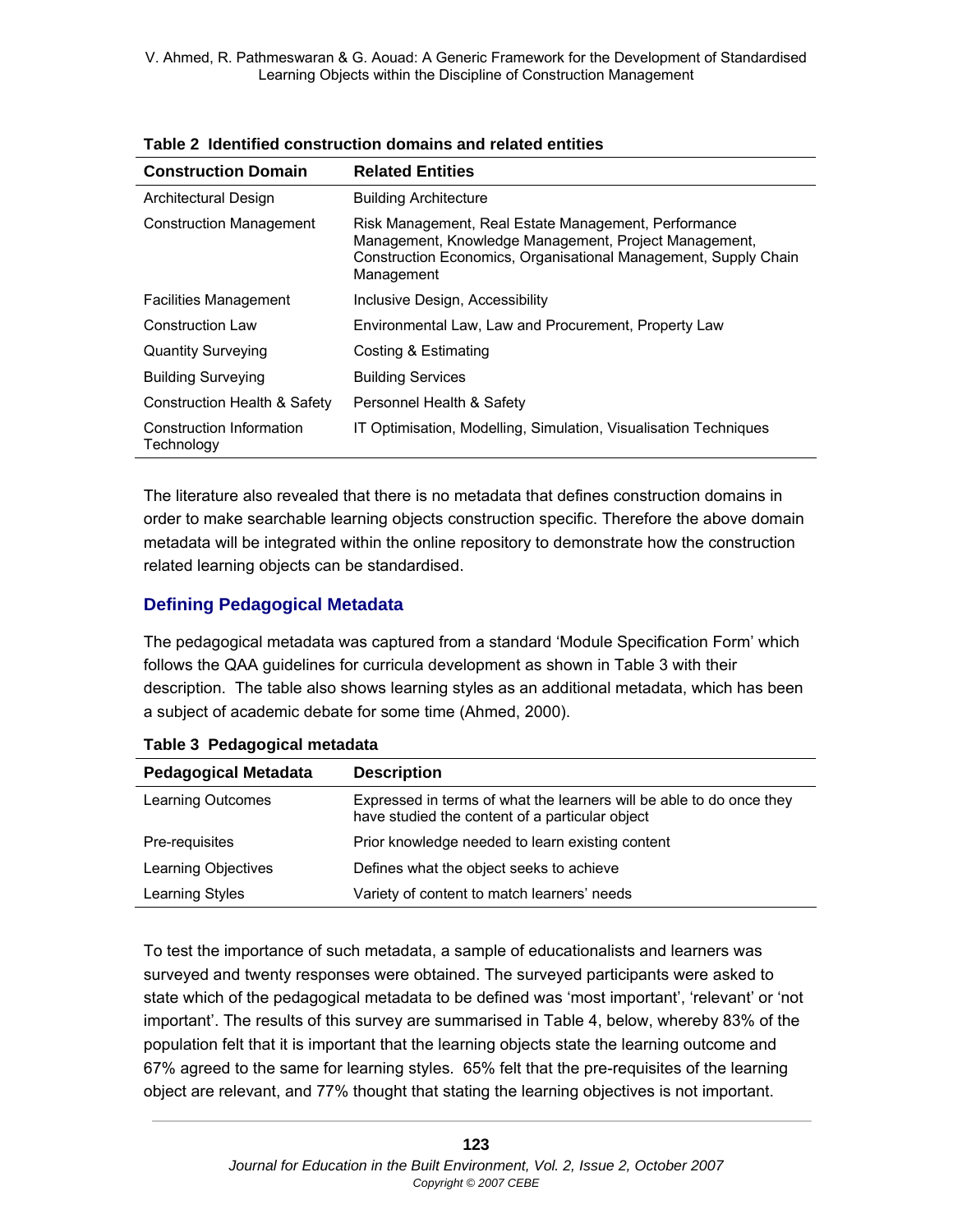Based on these results, column four of Table 4 shows that the elements with 'important' have been considered as mandatory 'M', and the 'relevant' and unimportant responses are considered as optional 'O'.

| Pedagogical<br><b>Elements</b> | <b>Reponses</b> | <b>Frequency</b> | Integrating<br><b>Metadata</b> |
|--------------------------------|-----------------|------------------|--------------------------------|
| Learning Outcomes              | Important       | 83%              | М                              |
| Prerequisites                  | Relevant        | 65%              |                                |
| Learning Objectives            | Not important   | 77%              | O                              |
| Learning Styles                | Important       | 67%              | М                              |

**Table 4 Responses for pedagogical elements**

Such metadata will be integrated within the online repository to form the pedagogical aspects of learning objects.

## **Defining Metadata for Learning Styles**

According to Kolb (1984), Honey & Mumford (1982) and Riding & Cheema (1991), individuals have different learning styles which are dictated by a number of factors, including their social interaction, academic and work experience. As a result Ahmed (2000) addressed the need for considering an individual's learning styles when delivering learning content. Based on such findings, the learning objects are addressed by their suitability to match various learning styles. Riding and Sadler-Smith's learning style analysis (Riding and Sadler-Smith, 1997) address two types of learners; those who are "*verbalisers"* (i.e. they learn best from abstract concepts), and those who are "*imagers"* (i.e. they learn best from visual content) as shown in Table 5. These styles were found to be a simple and easy way of associating learning styles to suit learner's preferences and are used as metadata for the learning objects.

| <b>Learning Style Metadata</b> | <b>Explanation</b>                                  |
|--------------------------------|-----------------------------------------------------|
| Verbaliser                     | To suit those who learn best from abstract concepts |
| Imager                         | To suit those who learn best from visual content    |

**Table 5 Proposed learning styles metadata**

This learning style metadata will be integrated within the learning objects to demonstrate the most suitable mode of delivery for end users.

## **Defining the types of Learning Objects**

The literature shows that types of learning objects are classified differently by various standardisation bodies. IEEE LOM v1.0 vocabulary is problematic as it includes terms that describe both the form (e.g. diagram) and the function (e.g exam) of the object (UK LOM, 2004). In recognition of this, many application profiles recommend the use of customised vocabularies to describe this element.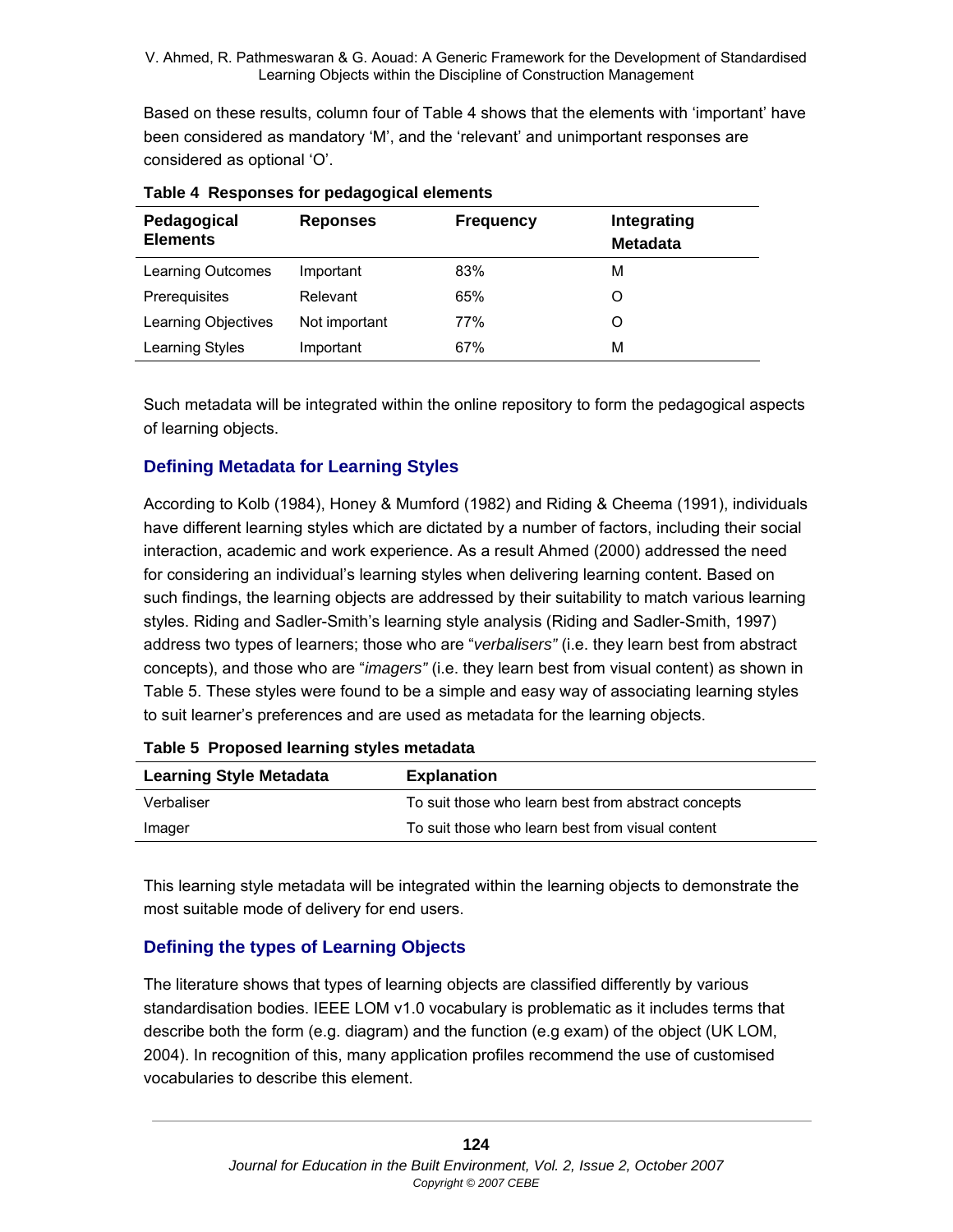A range of UK and European learning object type vocabularies are compared in order to find a suitable vocabulary for the online learning objects repository. A comparison between the IEEE LOM and RDN/LTSN (Learning and Teaching Support Network, 2003) learning object types was made and summarised in Table 6.

**Table 6 Comparison between UK LOM and RDN/LTSN learning object types**

These definitions were tested via a pilot survey which was distributed to a sample of twenty people in order to establish the most common definitions that end users' identify with. The results of this survey revealed that the object types that are shown in Table 7 are most recognised.

Based on these findings, this research will adopt the definitions summarised in Table 7 to identify the type of learning objects and their media. The following keys identify the type of media for each object [■ Audio, ○ Video, ● Abstract, ^ images, \* animation].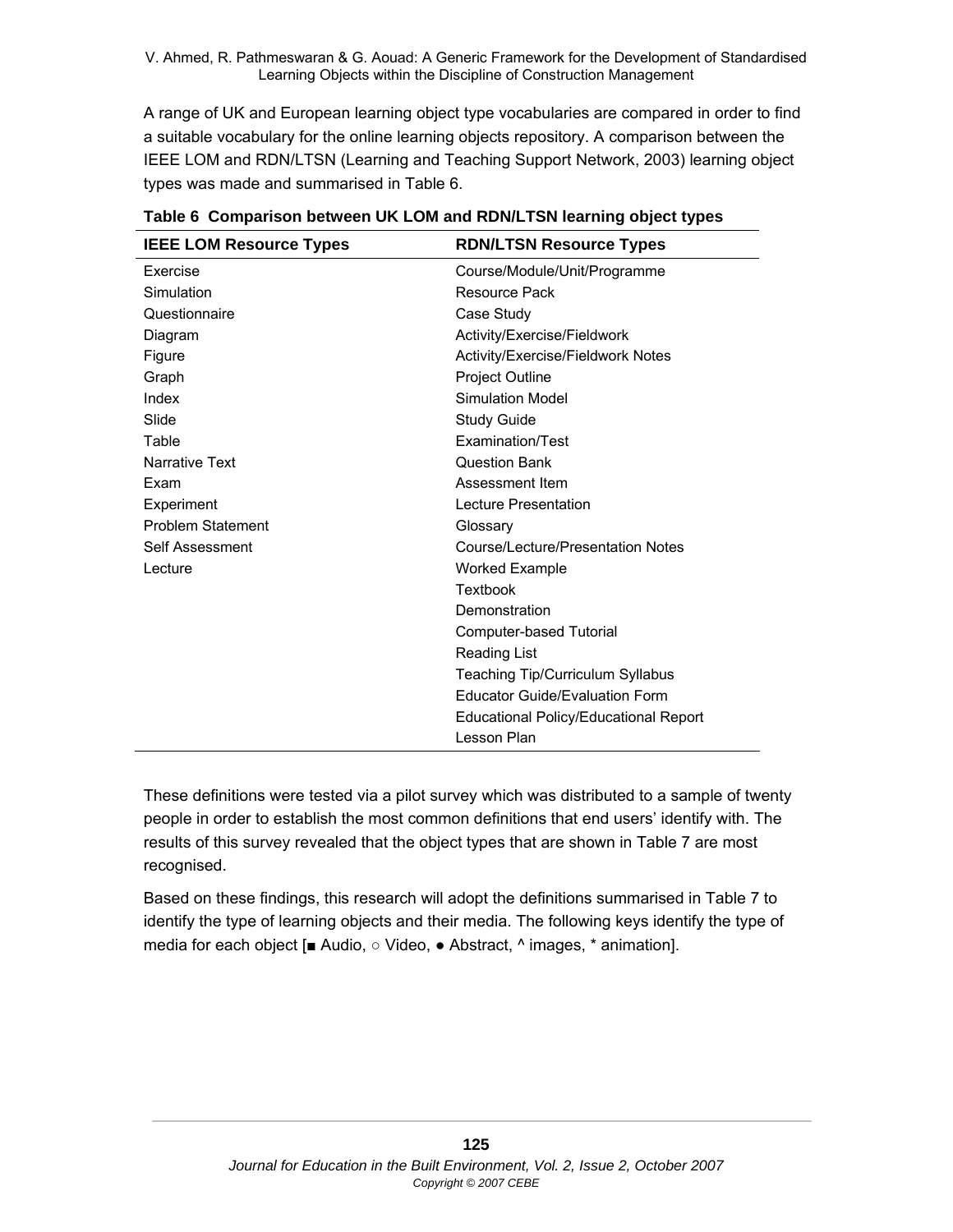| ___ <sub>J</sub> ___ |                                                |  |
|----------------------|------------------------------------------------|--|
| <b>Object Types</b>  | <b>Media Types</b>                             |  |
| Article              | $\bullet$ <sup><math>\wedge</math></sup>       |  |
| Case Study           | $\bullet$ ^                                    |  |
| Demonstration        | $\blacksquare$<br>$\circ$ $\bullet$ $^{\star}$ |  |
| Examination          |                                                |  |
| Glossary             |                                                |  |
| Journal Paper        | $\bullet$ ^                                    |  |
| <b>Lecture Notes</b> | $\bullet$ ^                                    |  |
| Lecture Presentation | $\blacksquare$ $\circ$ $\bullet$ ^ *           |  |
| <b>Model Answer</b>  | $\bullet$                                      |  |
| <b>Question Bank</b> | $\bullet$ ^                                    |  |
| Report               | $\bullet$ <sup><math>\wedge</math></sup>       |  |
| Simulation           | $\blacksquare$<br>$\circ$ $\bullet$ $^{\star}$ |  |
| Textbook             | $\bullet$ ^                                    |  |
| Tutorial             | $\bullet$ ^ *                                  |  |

#### **Table 7 Learning objects and their media**

The findings from this section are integrated to produce a generic framework for developing metadata in construction education.

The study of UK LOM metadata standard, metadata for construction and the pedagogical metadata has led to the development of a generic framework for the integration of metadata for construction education as shown in Figure 5 below.



#### **Figure 5** Proposed metadata for construction education learning objects

This framework will be adopted to develop the metadata for a learning object repository that can be used for sharing and exchanging learning objects that are transparent and interoperable. To validate and test this framework, the following section identifies Construction Project Management as a domain within the construction discipline and Project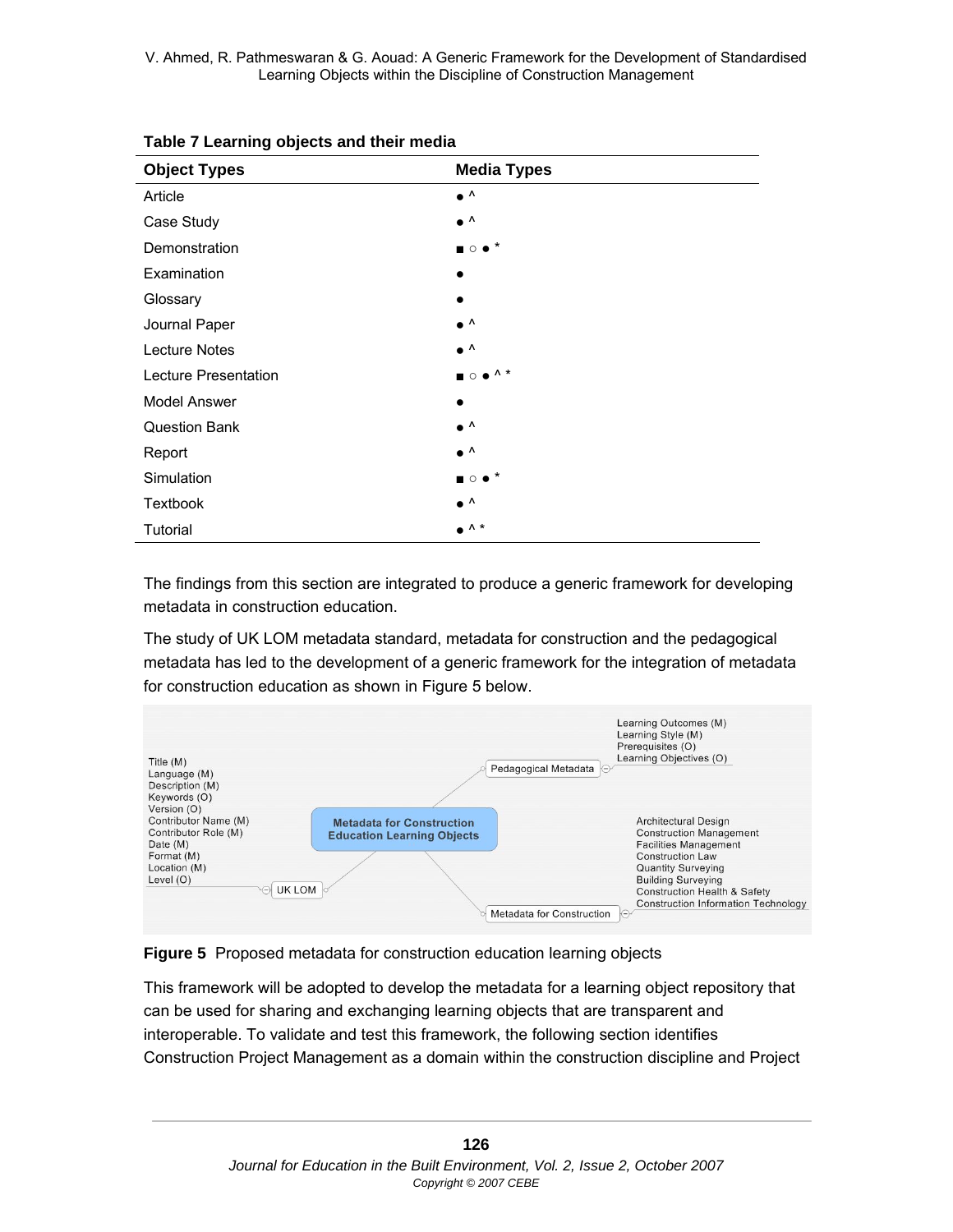Management as a module taught within this programme of study to share and exchange learning objects.

# **Learning Objects for Construction Management – A Case Study**

The construction discipline is complicated by its nature, as it consists of a number of domains that are closely interlinked. The knowledge of one domain requires some knowledge of another. This often adds pressure on curriculum developers to introduce modules that can be taught across different programmes of study. Figure 6 demonstrates a model of a number of programmes delivered within the School of the Built Environment at the University of Salford, including Construction Project Management. 'Project Management' is one of the generic modules taught across programmes such as Quantity Surveying and Building Surveying. This module provides a number of learning outcomes that relate to various domains within the construction field. It requires the teaching of organisational management, the role of the project team, risk management and quality control aspects: in other words, the management of projects from the inception to the handover stage. The content of this module can be a source of information at different levels. At this stage, sharing and interchanging of content in a form of learning objects becomes very useful and the adoption of metadata becomes important. Figure 6 below, demonstrates how a learning object can belong to a number of topics from different modules, while these modules belong to different programmes. Based on such principles and the generic metadata framework proposed in Figure 5, this case study demonstrates the development of ontology for learning objects that could be submitted in a standardised manner to the online learning objects repository.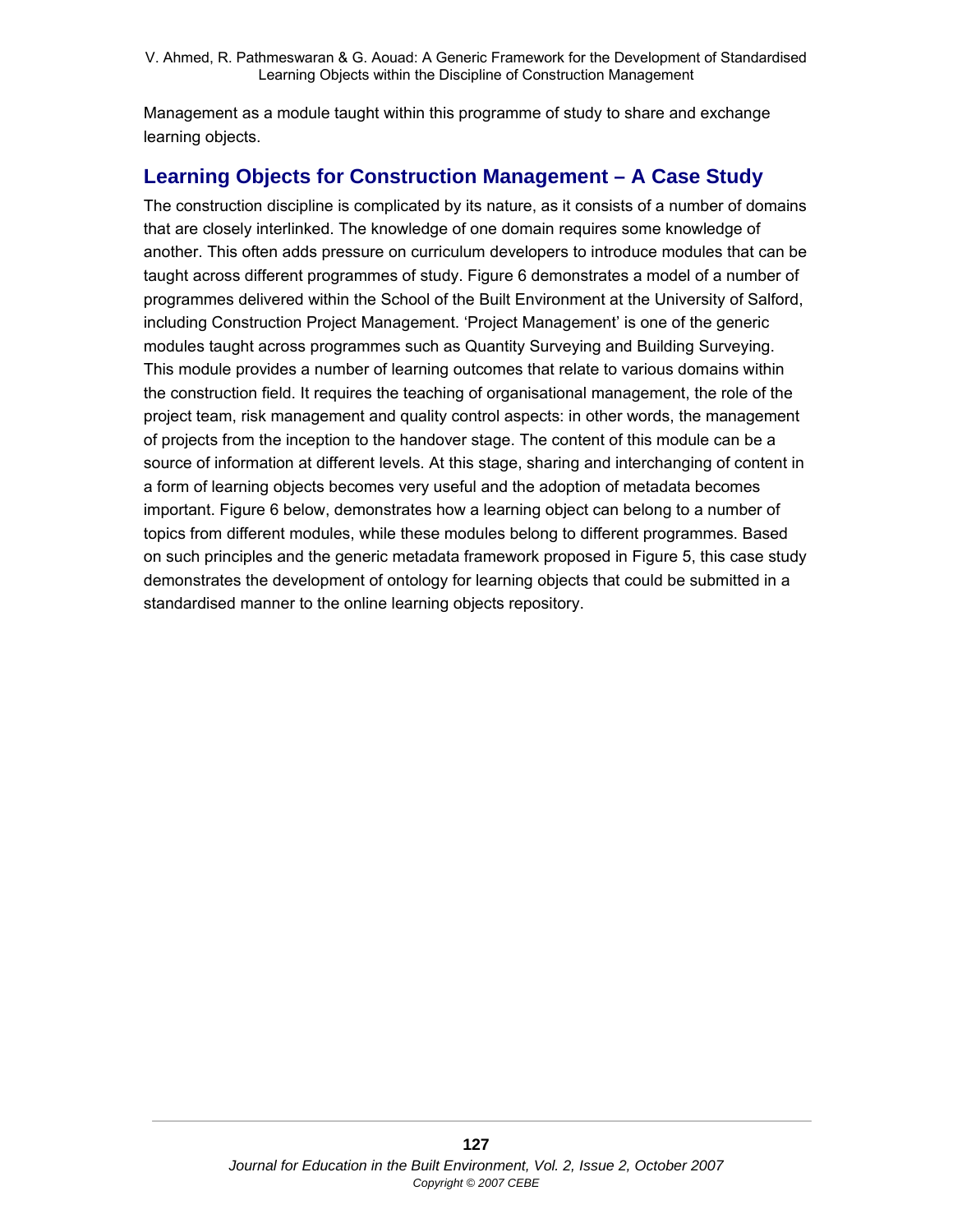

#### **Figure 6** Programme structure

This section shows the output of mapping the metadata framework for the development of the online digital repository which forms stage 1 of the development of the online environment.

The following steps demonstrate how the metadata, developed as a part of the generic framework, is integrated within the online environment whereby end users will be able to follow these steps to submit and retrieve learning objects.

#### *Step 1*

Figure 7a shows how the learning object types identified earlier in this paper are integrated within the environment. It lists all the learning object types as a drop down menu so that the end users can select the appropriate type of their learning object. When they make a choice, the system will take them to the next step.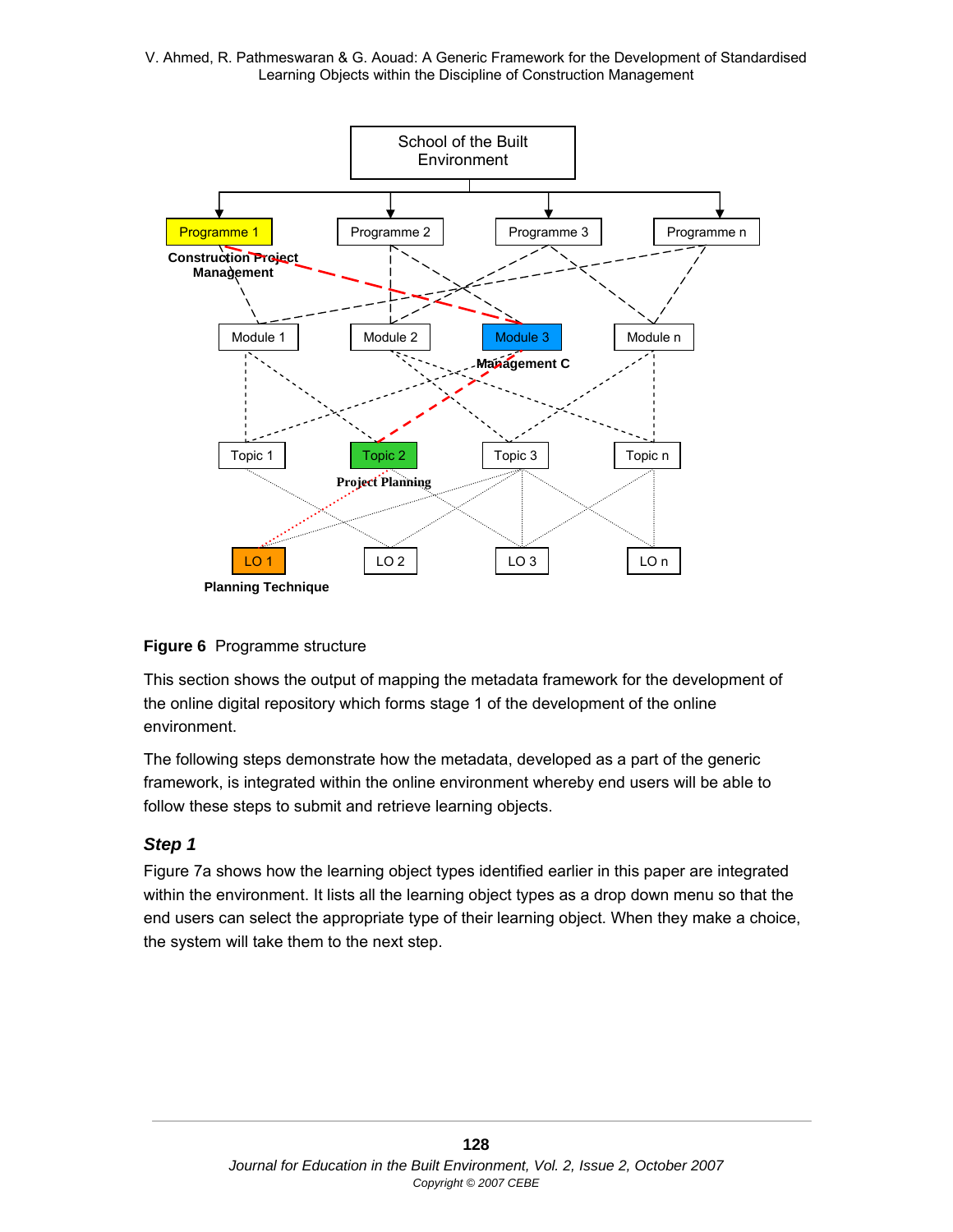|             | Programme/Module Wizard<br>Please select an object type |   |
|-------------|---------------------------------------------------------|---|
| Object Type |                                                         | O |
|             | Article                                                 |   |
|             | Case Study                                              |   |
|             | Demonstration                                           |   |
|             | Examination                                             |   |
|             | Glossary                                                |   |
|             | Journal Paper                                           |   |
|             | <b>Lecture Notes</b>                                    |   |
|             | Lecture Presentation                                    |   |
|             | Model Answer                                            |   |
|             | Question Bank                                           |   |
|             | Report                                                  |   |
|             | Simulation                                              |   |
|             | Textbook                                                |   |
|             | Tutorial                                                |   |
|             | Video                                                   |   |

**Figure 7a** Integration of learning object types

#### *Step 2*

Figure 7b shows how the pedagogical metadata such as 'Learning Styles' is integrated within the system. The Learning Object types are associated with Learning Styles that suit the needs of various learners. This will enable the end users to select an object that suits their learning style as an optional choice.



#### **Figure 7b** Integration of Learning Styles

When the learning style is selected the system will take the user to the next step in order to select an appropriate programme, module and topic to identify the Learning Object required.

#### *Step 3*

The programme structure is developed using ontology where the complex relations and concepts, similar to the one shown in Figure 6, are modelled. It gives users freedom of choice in navigating and selecting required components by hiding the complex relations. Figure 7c shows the navigation structure of the programmes where users are able to choose multiple modules and topics which are related to their learning object.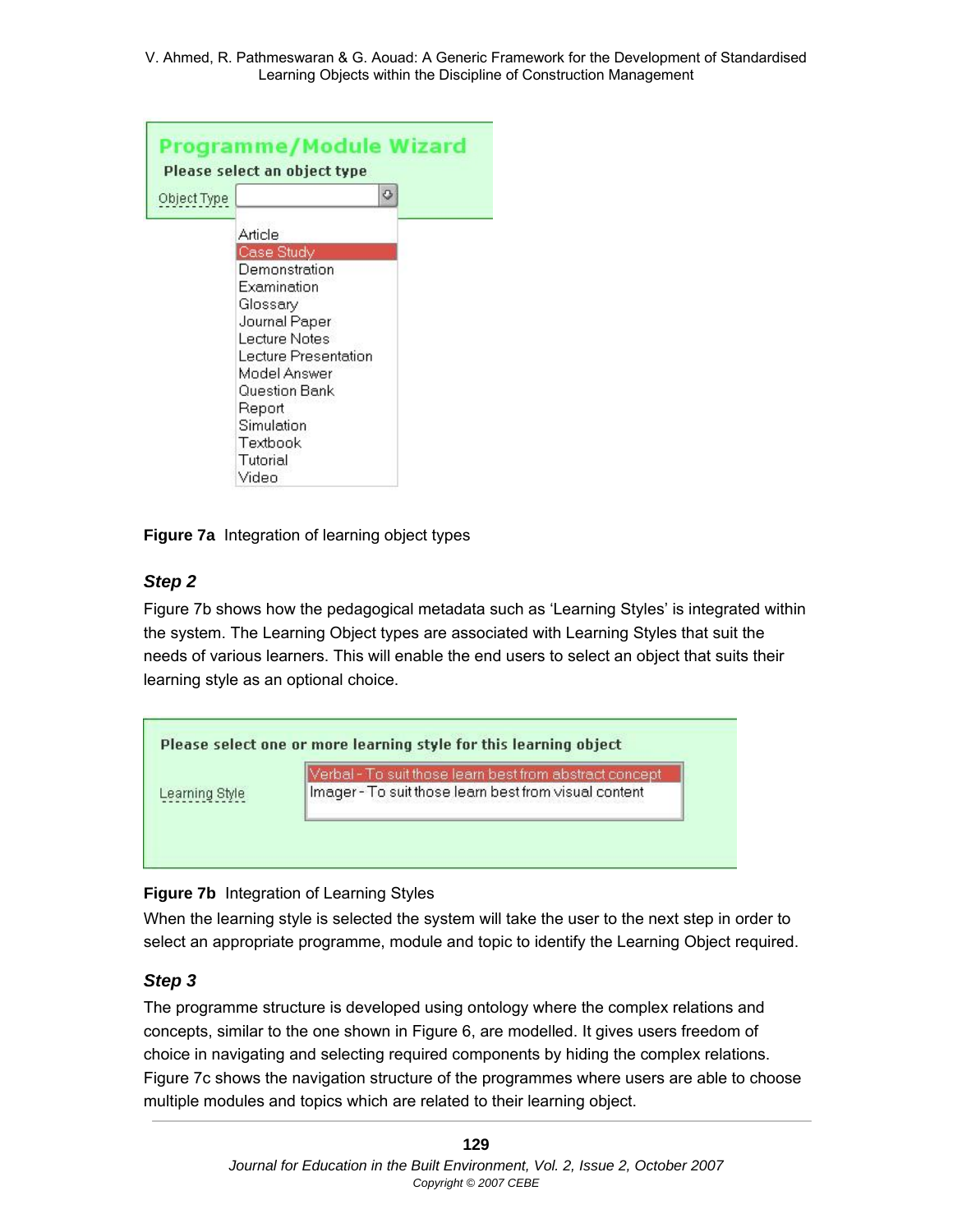

#### **Figure 7c** Integration of Programme Structure

After choosing the pedagogical and structure details of the learning object, the system will take users to the next step where the learning object is labelled using the proposed metadata.

#### *Step 4*

Figure 7d demonstrates various construction domains as a result of integrating construction metadata in the interface. This enables end users to select the appropriate domain according to their learning object. For the purpose of this case study the construction management domain is selected.

|                                                         | Click here to upload learning objects from your disk                                                                                                                |
|---------------------------------------------------------|---------------------------------------------------------------------------------------------------------------------------------------------------------------------|
| *Location URI:                                          |                                                                                                                                                                     |
| *Title                                                  |                                                                                                                                                                     |
| *Description                                            |                                                                                                                                                                     |
| *Learning Object Type                                   | Case Study                                                                                                                                                          |
| *Contributor Name                                       |                                                                                                                                                                     |
| *Contributor Role                                       |                                                                                                                                                                     |
| *Version                                                |                                                                                                                                                                     |
| *Language                                               | Architectural Design<br><b>Construction Management</b>                                                                                                              |
| <b>Optional Details</b><br>Keywords<br>Date(dd-mm-yyyy) | Facilities Management<br>Construction Law<br>Quantity Surveying<br><b>Building Surveying</b><br>Construction Health & Safety<br>Construction Information Technology |
| <b>Construction Domains</b>                             | Any<br>Ō<br>Architectural Design                                                                                                                                    |
|                                                         |                                                                                                                                                                     |
| Educational Level(Context)                              | $\circ$<br>Any                                                                                                                                                      |

#### **Figure 7d** Screenshot of the interface demonstrating construction metadata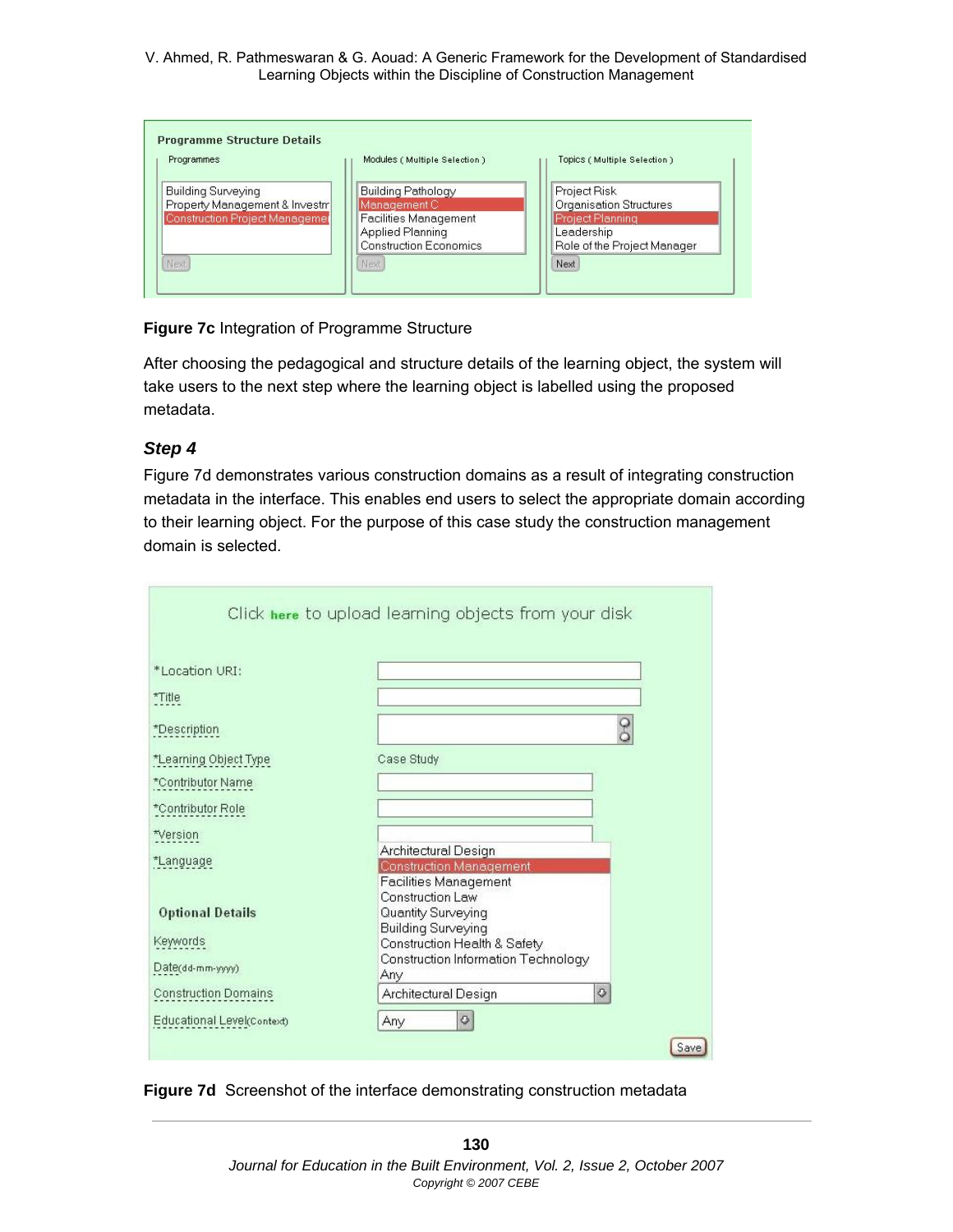#### *Step 5*

In this step, the learning object will be labelled using the metadata proposed earlier. Table 8 shows an example of metadata built into an object to complete the metadata form shown in Figure 7d, and presented as raw data.

| <b>Metadata elements</b>   | <b>Example</b>                                                   |
|----------------------------|------------------------------------------------------------------|
| Title (M)                  | <b>Bar Charts</b>                                                |
| Language (M)               | English                                                          |
| Description (M)            | An example of Bar Charts used for project planning.              |
| Object Type (M)            | Demonstration                                                    |
| Keywords (O)               | Bar Chart, planning methods, planning techniques                 |
| Version (O)                | 1.0                                                              |
| Contributor Role (M)       | None                                                             |
| Creator (M)                | R.McCaffer and F.Harris                                          |
| Date (M)                   | 21/03/2006                                                       |
| Format (M)                 | <b>PP</b> Presentation                                           |
| Location (M)               | http://elearning.sobe.salford.ac.uk/learningobjects/barchart.ppt |
| <b>Construction Domain</b> | <b>Construction Management</b>                                   |

**Table 8 Example metadata** 

The labelling of the above metadata onto a learning object is done using a form template as shown in Figure 7e. It demonstrates the direct entries to the interface using the same example adopting UK LOM metadata standard as proposed earlier. The stars (\*) next to each metadata enquiry indicate that these are mandatory entries and the users will not be able to proceed without filling in these fields.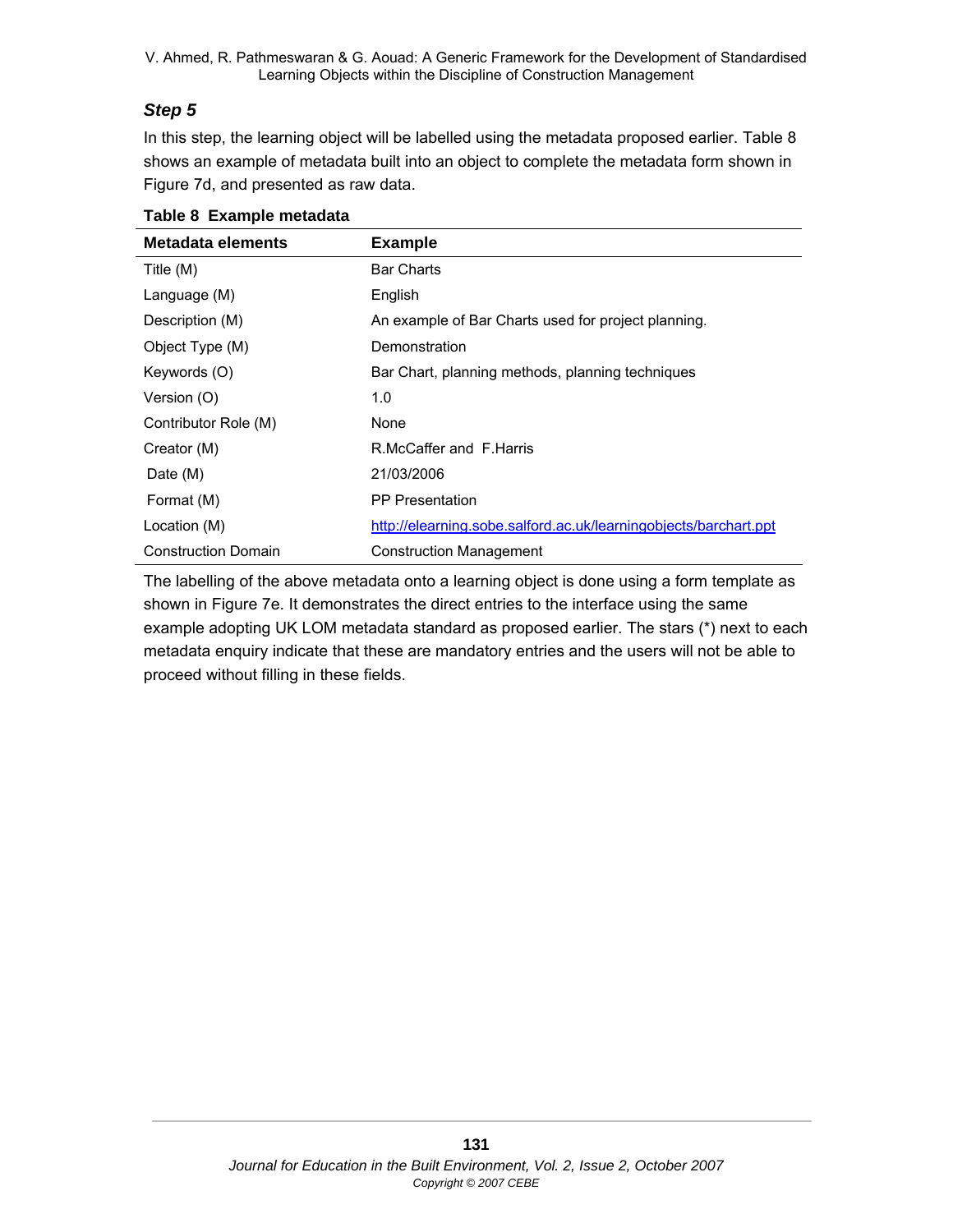|                            | Click here to upload learning objects from your disk        |
|----------------------------|-------------------------------------------------------------|
| *Location URI:             | http://elearning.scpm.salford.ac.uk/learningobjects/char    |
| *Title                     | <b>Bar Charts</b>                                           |
| *Description               | An example of Bar Charts used for<br>8<br>project planning. |
| *Learning Object Type      | Question Bank                                               |
| *Contributor Name          | <b>R.McCaffer and F.Harris</b>                              |
| *Contributor Role          | Author                                                      |
| *Version                   | 1.0                                                         |
| *Language                  | English                                                     |
|                            |                                                             |
| <b>Optional Details</b>    |                                                             |
| Keywords                   | Chart, planning methods, planning techniques                |
| Date(dd-mm-yyyy)           | 21-03-2006                                                  |
| <b>Construction Domain</b> | $\circ$<br><b>Construction Management</b>                   |
| <b>Educational Level</b>   | Advanced<br>$\circ$                                         |
|                            | Save                                                        |

#### **Figure 7e** Screenshot of the interface demonstrating Metadata Input Form

This paper covers the approach adopted to select the metadata standard for construction education learning objects. It demonstrated the approaches we used to identify the relevant metadata from UK LOM standard and to propose pedagogical and construction metadata. We finally demonstrated how the proposed metadata framework for construction education is integrated within the online environment that we are developing.

Based on the findings discussed in this paper, the metadata for the online repository has been produced. The second research challenge lies in the development of a relational metadata to make the learning objects dynamic, using the semantic web concepts.

## **Summary of Findings and Future Research**

This paper described the main concepts behind the development of standardised learning objects and the type of metadata required for the development of an online repository of learning objects that can be intelligently searched, submitted and retrieved. The proposed generic metadata framework is validated through its application to a case study aimed at the development of an online repository of learning object for construction management. Such findings form stage 1 of the research outputs. Future work will focus on the technical aspects of the research which will enable the learning objects to be packaged as content that can be delivered to online Learning Management Systems (LMS), enabling the end users to manage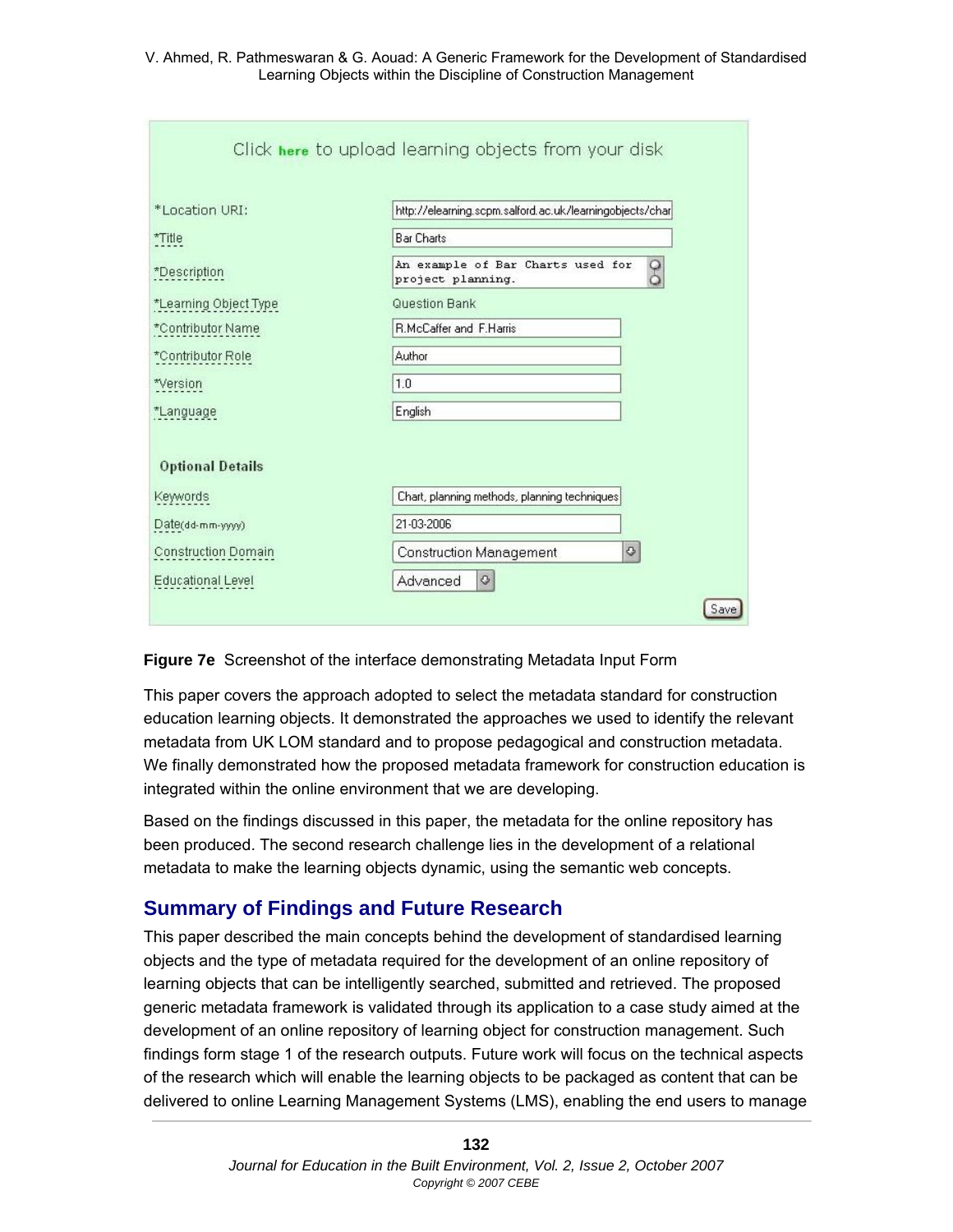the learning process according to their individual needs. The learning objects will be packaged as a compressed file using content packaging standard called SCORM (Sharable Content Object Reference Mode). Content packages will consist of learning objects and the information about how these learning objects can be put together to form learning modules. The online repository will use SCORM which will allow content to be transported from one learning management system to another by providing an API (Application Programming Interface) in order to hide LMSs' implementation details from sharable content objects. Thus it notably promotes the reusability and interoperability of learning objects.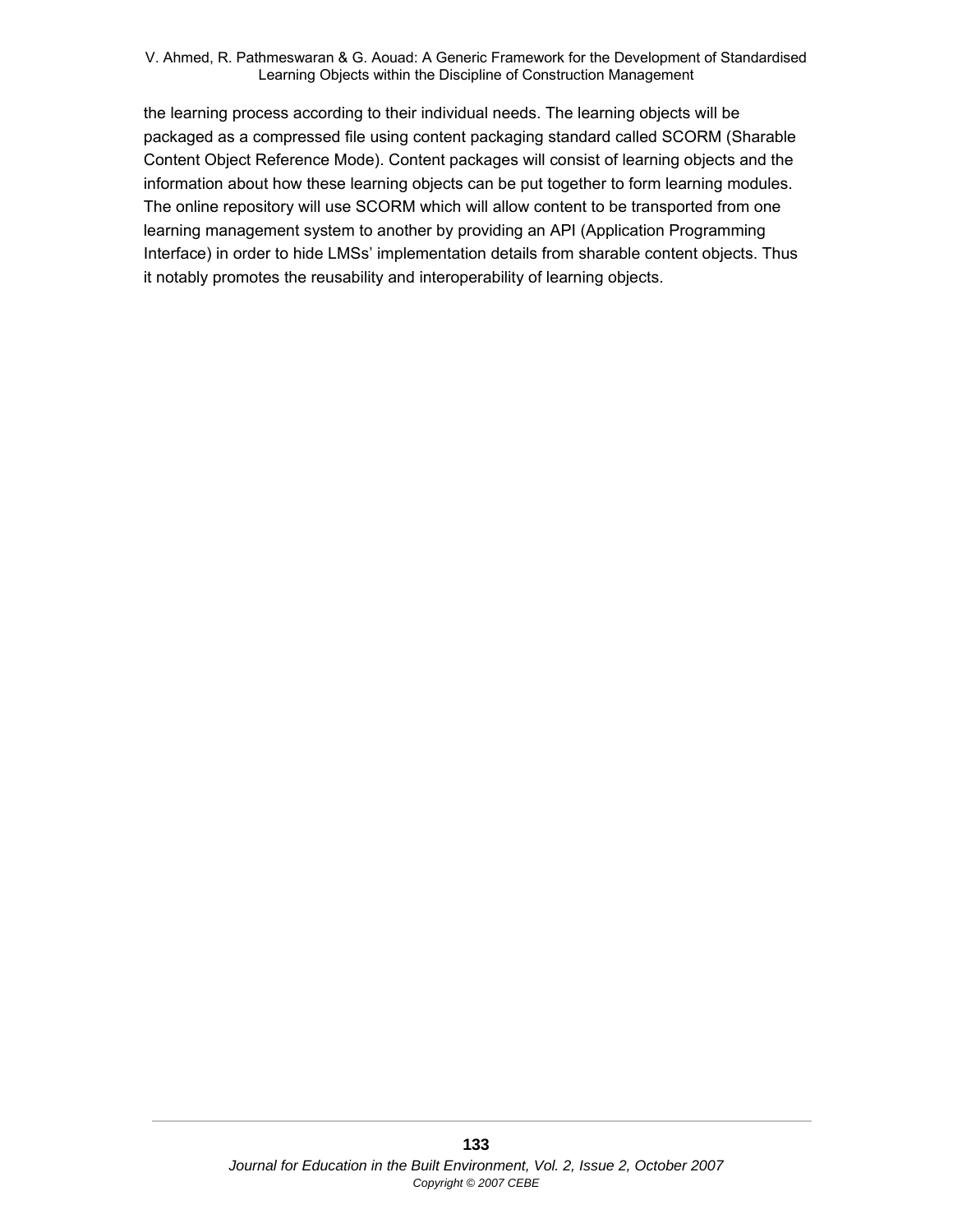## **References**

Ahmed, V. (2000). *The effectiveness of computer aided learning in construction*. Unpublished PhD thesis, Loughborough University.

Ahmed, V. & Shaik, A. (2004). Learning objects: A new approach to e-learning in construction. Presented at*: International Engineering Education Conference*, Wolverhampton, UK, June.

Berryman, C. W., Fischer, B. & Wentz, T. (2004). Distance Education with Internet2 Audio/Video Technology. *The International Journal of Construction Education and Research*, *1* (1), 45-60.

El-Saddik, A., Fischer, S. & Steinmetz, R. (2000). ITBeankit: An educational middleware framework for bridging software technology and education. In Bourdeau, J. & Heller, R. *Proceedings of ED-MEDIA 2000 World Conference on Education Multimedia, Hypermedia and Telecommunications, held in Montreal, Canada*. pp. 1323-1324.

Honey, P. & Mumford, A. (1992). *The Manual of Learning Styles.* Maidenhead: Peter Honey Publications.

Khan, B. H. (2001). *Web Based Training*. Englewood Cliffs, NJ: Educational Technology Publications.

Kolb, D. A. (1984). *Experiential Learning: Experience as the source of learning and development.* Englewood Cliffs, NJ: Prentice-Hall.

Koper, R. (2004). Use of the semantic web to solve some basic problems in education. *Journal of Interactive Media in Education, Special Issue on the Educational Semantic Web* (online). URL: www-jime.open.ac.uk/2004/1/

Learning and Teaching Support Network. (2003). RDN/LTSN LOM Application Profile. URL: [http://www.rdn.ac.uk/publications/rdn-ltsn/types/.](http://www.rdn.ac.uk/publications/rdn-ltsn/types/)

LOM. (2003). Learning Object Metadata (online). URL: http://ltsc.ieee.org/wg12/.

Molyneux, S. (2002). The Future of e-Learning. *Learning Lab Journal*, *1* (3), 4-5 (online). URL: [http://www.learninglab.org.uk/Journals/LearningLabJournal\\_vol1\\_issue3.pdf](http://www.learninglab.org.uk/Journals/LearningLabJournal_vol1_issue3.pdf)

Noessel, C. (2003). Mobile learning as service offering with near-term technologies. In: *Proceedings of the 2nd annual MLEARN conference, MLEARN 2003*, *held at Inmarsat, London*, 117-126 (online). URL:<http://www.lsda.org.uk/events/mlearn2003/>

Park, M., Chan,S. & Ingawale-Verma,Y. (2003). Three success factors for simulation based construction education. *Journal of Construction Education*, *8* (2), 101-114.

Qin, J. & Hernandez, N. (2004). Ontological representation of learning objects: Building interoperable vocabulary and structures. In Feldman, S. I. *et al*. *Proceedings of the 13th International Conference on World Wide Web, WWW 2004*, *New York*: ACM Press, 348-349.

Riding, R. & Cheema, I. (1991). Cognitive styles – an overview and integration. *Educational Psychology*, *11* (3-4), 193-215.